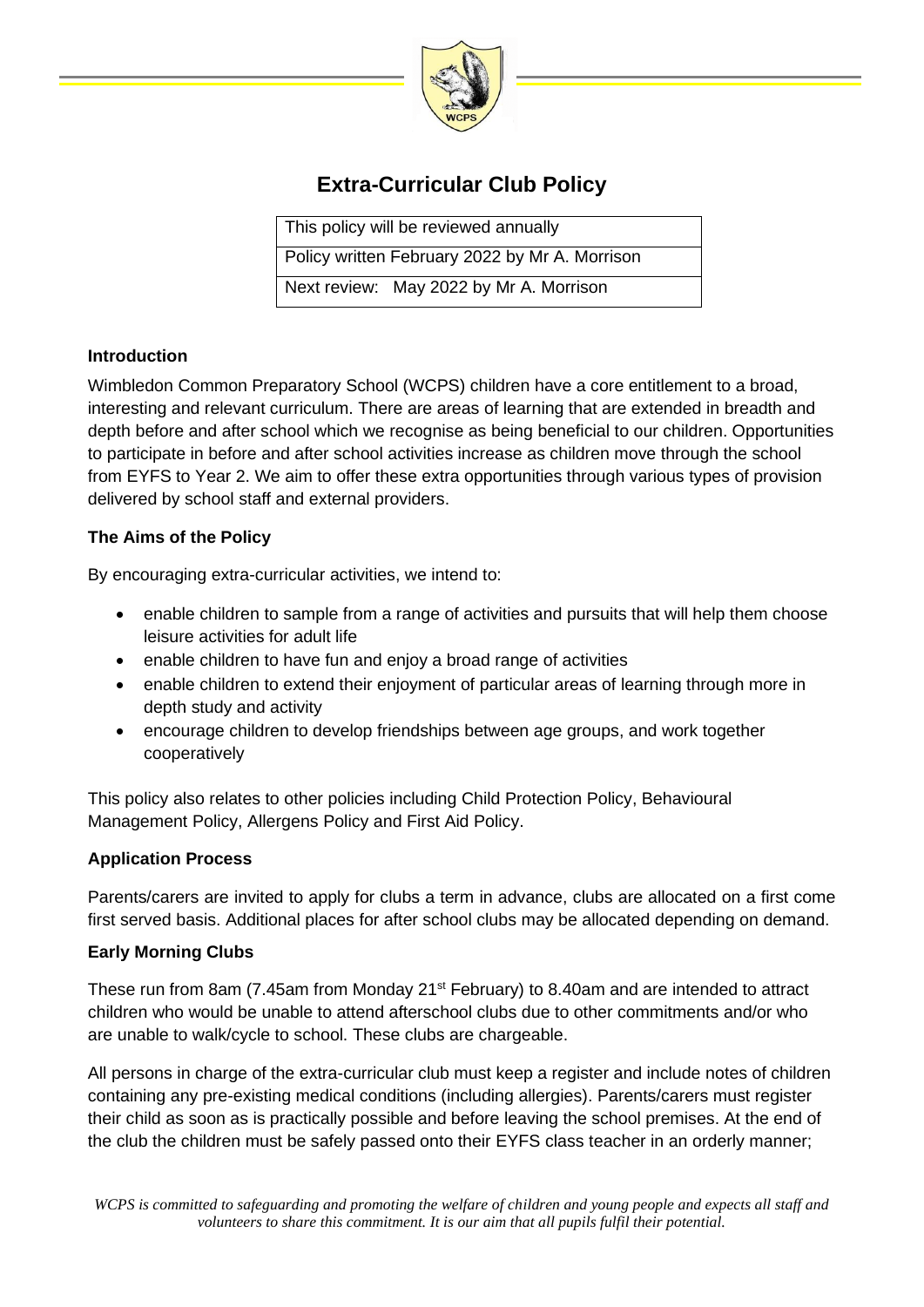Year 1 and 2 children should be walked into the school building and allowed to make their own way to their classrooms.

# **After School Clubs**

.

- After school clubs run by school staff will be at the discretion of the extra-curricular club coordinator in collaboration with the head teacher. Parents will be informed of timings and options. These clubs run from 3.30pm-4.30pm and are not chargeable
- Activities provided by outside providers will be at the discretion of the extra-curricular club coordinator in collaboration with the head teacher. Parents will be informed of timings and options. These clubs run from 3.30pm-4.30pm with the exception of EYFS clubs which run from 3.15pm-4.30pm and all of these clubs are chargeable.

All persons in charge of the extra-curricular club must keep a register and include notes of children containing any pre-existing medical conditions (including allergies). Teachers or teaching assistants must bring the children to the person in charge of the club and inform them if there is anyone not attending from their class. If there is a child not accounted for once the club register has been taken the person in charge of the club must immediately investigate, pass information on to the a member of SMT and they will follow the missing child policy. At the end of the club the child must be safely passed onto their parent/carer in an orderly manner. Any changes of arrangements to the collection of children from the club should be made 24 hours in advance to the school office or to the class teacher and passed onto the person in charge of the club and the extra-curricular club coordinator.

## **Snacks**

Boys may eat a healthy snack before the start of a sports club and are encouraged to have a drink of water. Club providers have a responsibility to know any children that have allergies, Epi-Pens & inhalers and know what foods they are allergic to - details are written on the club register. It is the responsibility of the coach/instructor to ensure that there is no cross-contamination within the group.

## **First Aid**

For both early morning and after school clubs procedures for first aid should be followed as per the WCPS First Aid policy. Note, the Epi-Pens are now situated on hooks outside of the Headteachers office. Inhalers are in locked cabinets outside of Oak classroom and can be accessed by the key above the cabinet. The member of SLT or first aider should administer first aid and/or medication in the event of an emergency.

## **First Aid Emergencies**

After School Emergency first aid cover is provided by a member of SLT. There is a rota for the before school and after school clubs that is shared with all staff informing them of which member of staff is on duty. If you are in a situation where you require additional first aid support and you teaching by yourself, please send a room star with two responsible children to ask for help from the nearest member of staff who should get support from another member of staff. There is also a phone on the top floor of the main building and in Orchard Hall.

*WCPS is committed to safeguarding and promoting the welfare of children and young people and expects all staff and volunteers to share this commitment. It is our aim that all pupils fulfil their potential.*